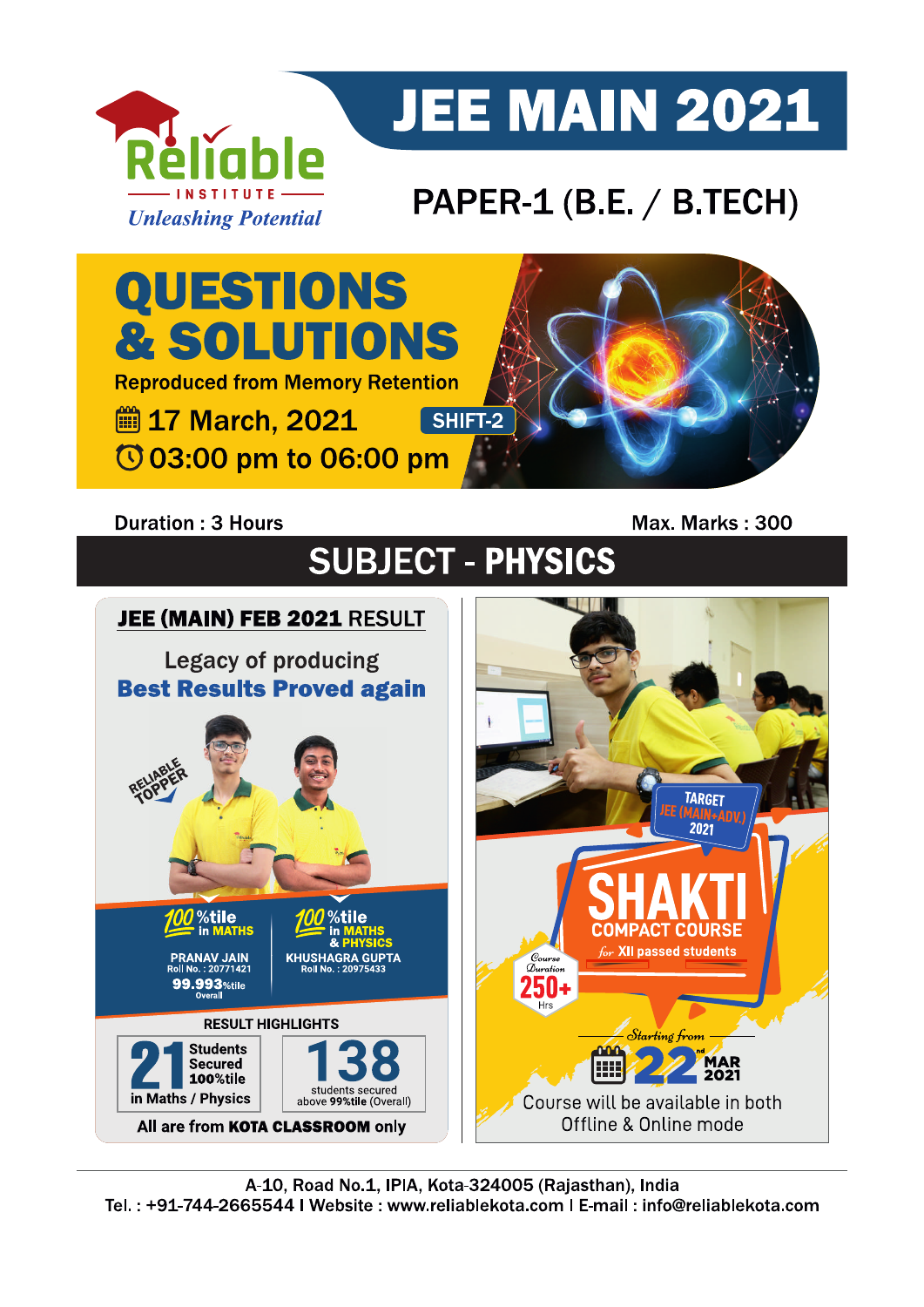

### JEE(MAIN) 2021 (17 MARCH ATTEMPT) SHIFT-2

#### PHYSICS

**1.** What will be equivalent logic gate for the circuit.



**Sol.**  $Y = (\overline{AB}) \cdot (A + B)$ 

$$
Y=\left(\overline{A}+\overline{B}\right)\!.\left(A+B\right)
$$

$$
Y = \overline{A}A + \overline{A}B + \overline{B}.A + \overline{B}B \Rightarrow Y = \overline{A}B + \overline{B}A
$$

XOR gate

**2.** For a satellite at a distance 11 R from the surface of a planet P of radius R its time period is 24 hrs. Evaluate time period of another satellite at distance 2R from the surface of P.

**Ans.** 3.00

**Sol.** 
$$
T \propto R^{\frac{3}{2}}
$$

$$
\frac{T_1}{T_2} = \left(\frac{R_1}{R_2}\right)^{\frac{3}{2}}
$$

$$
\frac{24}{T_2} = \left(\frac{12R}{3R}\right)^{\frac{3}{2}}
$$

$$
\frac{24}{T_2} = 8
$$

$$
T_2 = 3 \text{ hr}
$$

**3.** A particle is moving along x-axis whose velocity is given by  $v = v_0 + gt + ft^2$  (where g and f are constants). If at  $t = 0$  particle is at  $x = 0$  then the position of particle at  $t = 1$  sec is given by.

(1) 
$$
v_0 + \frac{g}{2} + \frac{f}{3}
$$
 (2)  $v_0 + g + f$  (3)  $v_0 - \frac{g}{2} + \frac{f}{2}$  (4)  $v_0 + g + 2f$ 

**Ans.** (1)

|                              | Address: 'Reliable Institute', A-10 Road No.1, IPIA, Kota-324005 (Rajasthan), INDIA |  |
|------------------------------|-------------------------------------------------------------------------------------|--|
| Réliable<br><b>INSTITUTE</b> | visit us at: www.reliablekota.com, Email: info@reliablekota.com                     |  |
|                              | Call us: +91-744-2665544                                                            |  |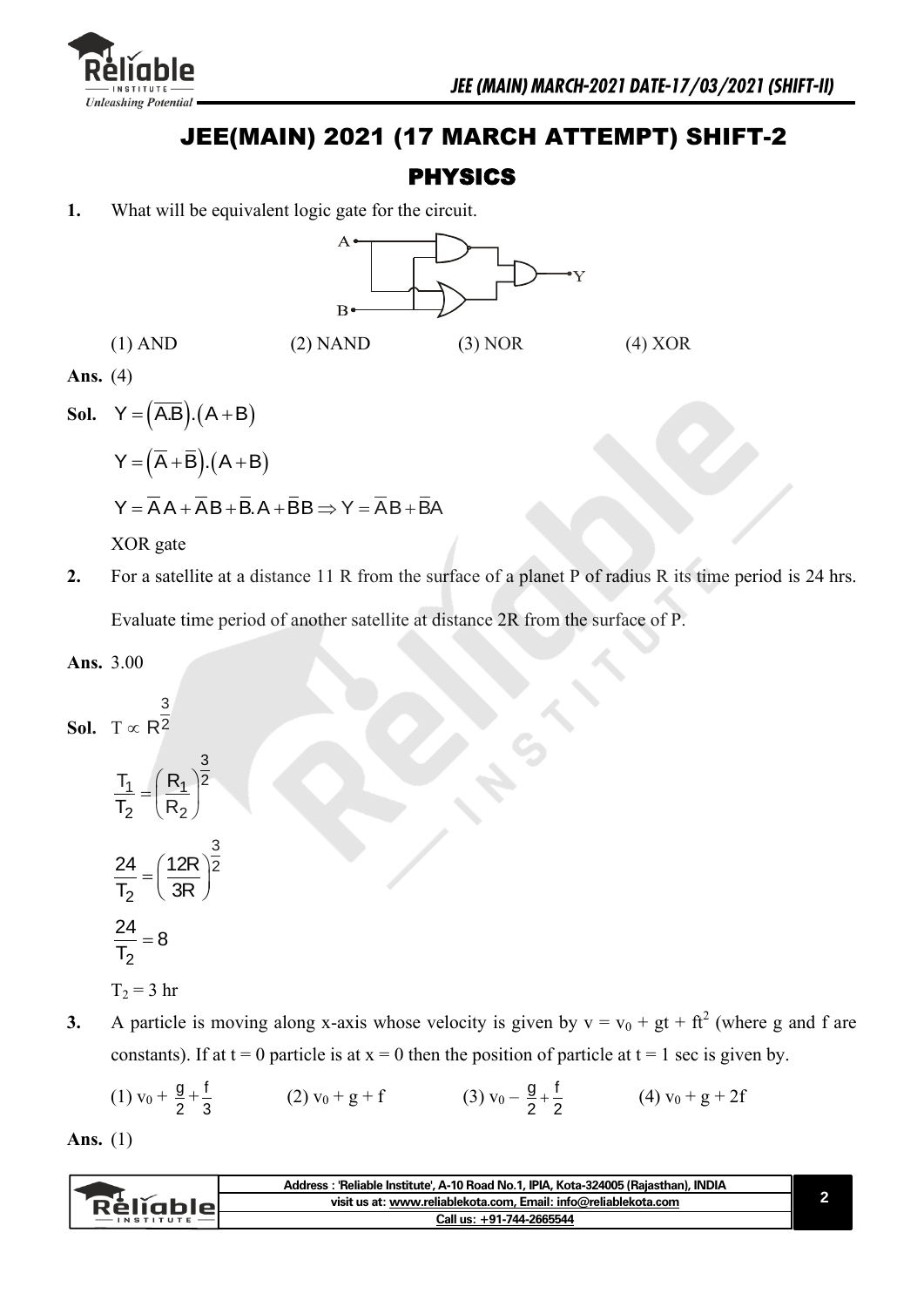

- Sol.  $\frac{dx}{dt}$  $\frac{dx}{dt} = v_0 + gt + ft^2$  $\int_{0}^{x} dx = \int_{0}^{1} (v_0 + gt + ft^2) dt$  $x =$ 2  $\text{H}^{3}$ <sup>1</sup> 0 0  $\left[ v_0 t + \frac{gt^2}{2} + \frac{ft^3}{3} \right]_0^1$
- $x = v_0$  $v_0 + \frac{g}{2} + \frac{f}{3}$
- **4.** In a pure inductive circuit effect on reactance and current when frequency is halved
	- (1) reactance will be doubled and current will be halved
	- (2) current will be doubled and reactance will be halved.
	- (3) both doubled
	- (4) both halved

Ans. 
$$
(2)
$$

**Sol.**



 $E_0$  sin $\omega t$ 

- $\therefore$   $x_L = 2\pi f \ell$
- $\therefore$  x<sub>L</sub> will be halved.

$$
I_0=\,\frac{E_0}{x_{_L}}
$$

Current will be doubled.

- **5.** 1 mole polyatomic gas with 2 vibration modes. If V P  $\mathcal{C}$  $\beta = \frac{C_P}{C}$ , then  $\beta$  is:
	- (1)  $1.02$  (2)  $1.25$  (3)  $1.4$  (4)  $1.66$

#### **Ans. (2)**

**Sol.** 
$$
f=3+3+2=8
$$

$$
C_{P} = \left(\frac{f}{2} + 1\right)R
$$
  
\n
$$
C_{V} = \frac{f}{2}R
$$
  
\n
$$
\beta = \frac{C_{P}}{C_{V}} = \frac{f + 2}{f} = \frac{8 + 2}{8} = \frac{5}{4} = 1.25
$$

| Rèliable<br>$-$ INSTITUTE | · 'Reliable Institute', A-10 Road No.1, IPIA, Kota-324005 (Rajasthan), INDIA<br>Address : |  |
|---------------------------|-------------------------------------------------------------------------------------------|--|
|                           | visit us at: www.reliablekota.com. Email: info@reliablekota.com                           |  |
|                           | Call us: +91-744-2665544                                                                  |  |
|                           |                                                                                           |  |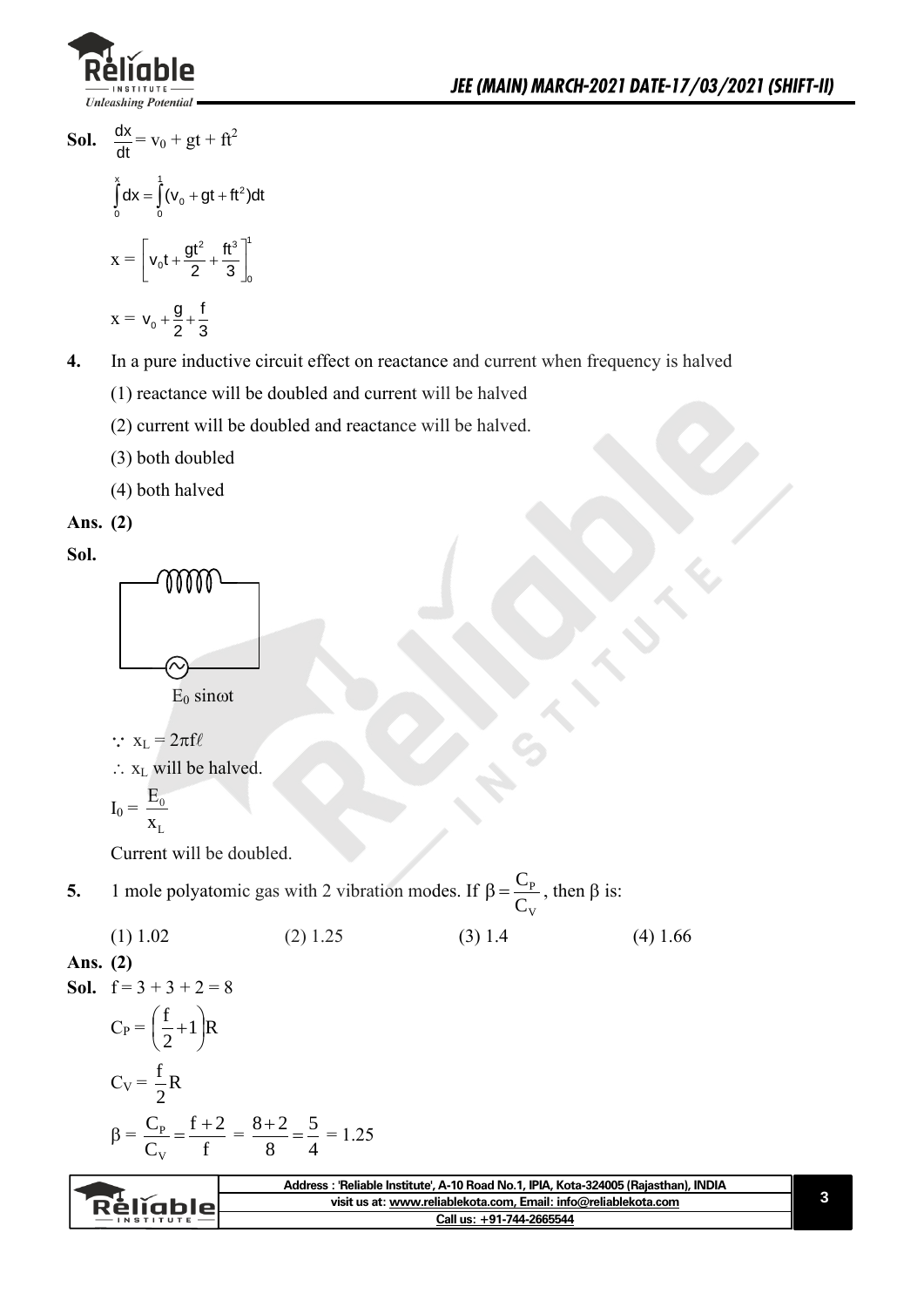

**6.** P is the centre of semi circular loop then magnetic field at P is.



**Ans.** (1)

**Sol.**  $B = \frac{\mu_0 I}{4\pi R} \times 2 + \frac{\mu_0 I}{4R}$  $rac{\mu_0 I}{4\pi R} \times 2 + \frac{\mu_0 I}{4R}$ 

$$
=\,\frac{\mu_0 I}{4\pi R}[2\!+\!\pi]
$$

**7.** Sample of gases are taken through isothermal and adiabatic process. Choose which of the following diagram correctly represent isothermal and adiabatic process.



#### **Ans. (4)**

- **Sol. \*** Isothermal process means constant temperature which is only possible in graph (c) and (d)
	- \* for Adiabatic process

$$
pV^{\gamma}
$$
 = constant  
\n $p^{1-\gamma}$ . T<sup>\gamma</sup> = constant  
\nor T. V<sup>\gamma-1</sup> = constant

|                  | Address: 'Reliable Institute', A-10 Road No.1, IPIA, Kota-324005 (Rajasthan), INDIA |  |
|------------------|-------------------------------------------------------------------------------------|--|
| e eljablel en el | visit us at: www.reliablekota.com, Email: info@reliablekota.com                     |  |
|                  | Call us: +91-744-2665544                                                            |  |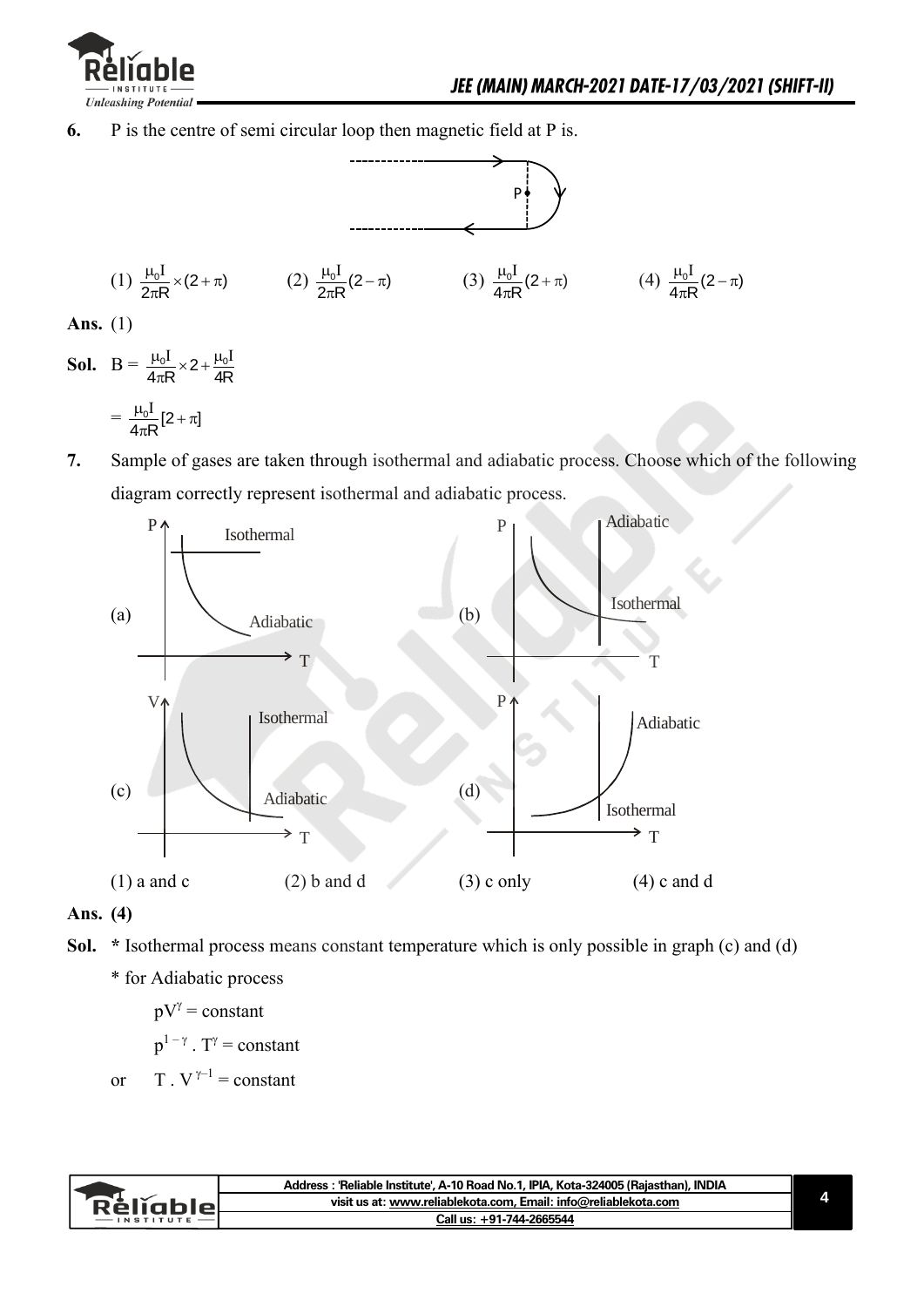

**8.** Find out electric flux  $\left(\text{in } \frac{N.m^2}{2}\right)$  $\left(\text{in } \frac{N.m^2}{C}\right)$  passing through yz-plane with area A = 0.4 m<sup>2</sup> and electric field

$$
\vec{E} = \frac{2E_0}{5} \hat{i} + \frac{3E_0}{5} \hat{j}
$$
, where  $E_0 = 4 \times 10^3$  N/C

**Ans. 640** 

- **Sol.**  $\vec{A} = 0.4\hat{i}$ ,  $\vec{E} = \frac{2E_0}{5}\hat{i} + \frac{3E_0}{5}\hat{j}$  $\frac{1}{5}$   $\frac{1}{5}$  $=\frac{2E_0}{5}\hat{i}+\frac{3}{5}$  $\phi = \vec{E} \cdot \vec{A} = \frac{2E_0}{5} \times 0.4 = \frac{0.8}{5} \times 4 \times 10^3$  $\frac{E_0}{5}$  × 0.4 =  $\frac{0.8}{5}$  $=\frac{2E_0}{5} \times 0.4 = \frac{0.8}{5} \times 4 \times 10^3 = 640$
- **9.** A block of mass 1 kg on rough horizontal surface of friction coefficient  $\mu = \frac{1}{6}$  $\frac{1}{3}$  as shown in figure.

Find out  $F_{min}$  so that it can slide on surface (in N)

$$
\frac{1 \text{ kg}}{\text{minimum}}
$$

yF

**Ans.** 5.00

**Sol.** 
$$
F_{\min} = \frac{\mu mg}{\sqrt{L + \mu^2}} = \frac{\frac{1}{\sqrt{3}} \times 10}{\sqrt{L + \frac{1}{3}}} = 5N
$$

**10.** The diagram shows a quarter disc having uniform mass distribution. If coordinate of centre of mass

is 
$$
\left(\frac{\text{xa}}{3\pi}; \frac{\text{xa}}{3\pi}\right)
$$
 then  $x =$ 



#### **Ans. 4**

**Sol.** Since it is a portion of half disc

so 
$$
y_{com} = \frac{4a}{3\pi}
$$
 similarly  $x_{com} = \frac{4a}{3\pi}$ 

| RěliableL | Address: 'Reliable Institute', A-10 Road No.1, IPIA, Kota-324005 (Rajasthan), INDIA |  |
|-----------|-------------------------------------------------------------------------------------|--|
|           | visit us at: www.reliablekota.com, Email: info@reliablekota.com                     |  |
|           | Call us: +91-744-2665544                                                            |  |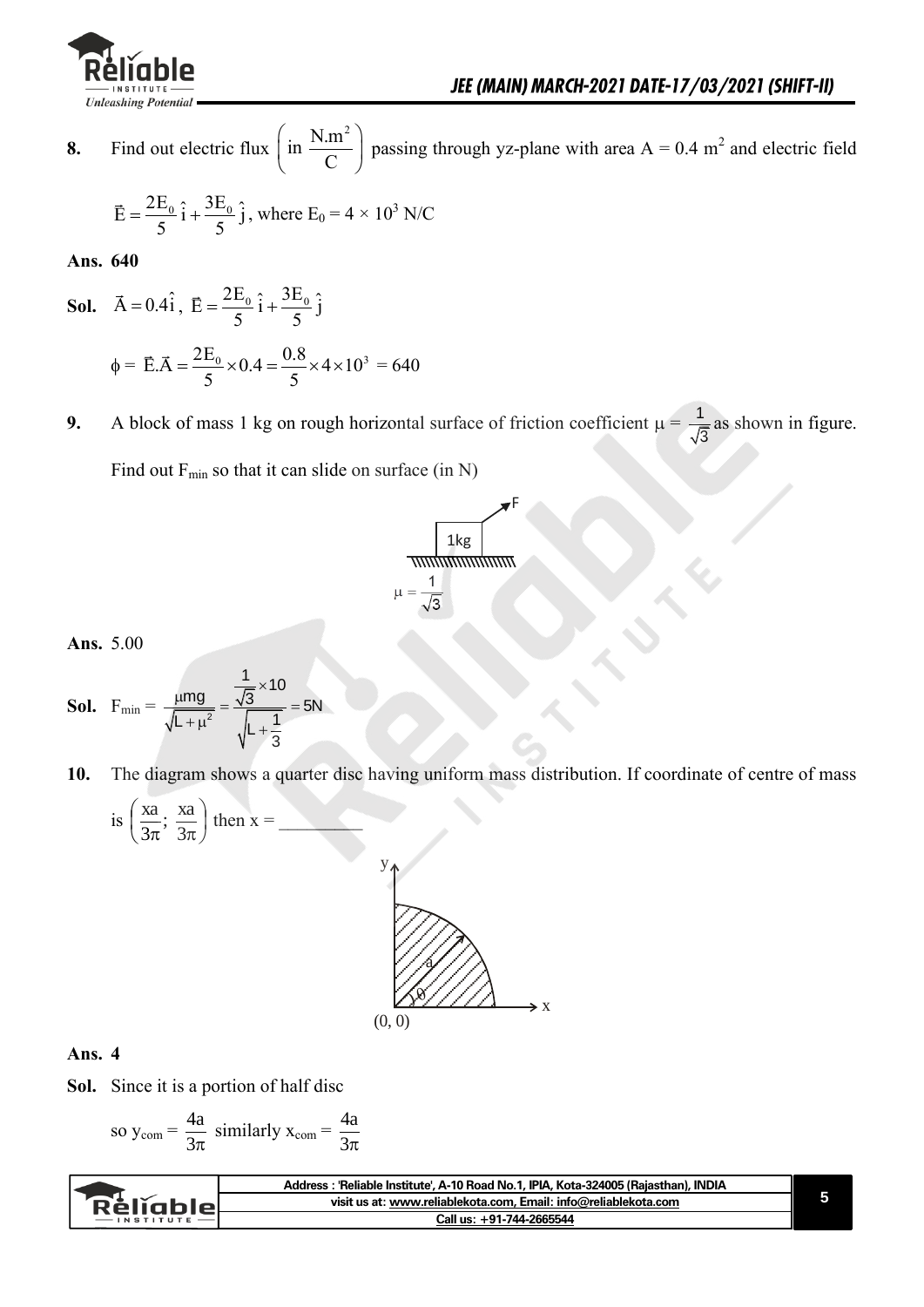

11. A 2µF capacitor is charged with 10 volt cell. Now cell is removed and this capacitor is connected with uncharged 8  $\mu$ f capacitor. Find out final charge on  $8\mu$ F capacitor.



**Ans.** (1)

**Ans.** (1)  
\n**Sol.** 
$$
v = \frac{c_1v_1 + c_2v_2}{c_1 + c_2} = \frac{2 \times 10 + 8 \times 0}{2 + 8} = 2 \text{ volt}
$$
  
\n $q = CV = 8 \times 2 = 16 \text{ }\mu\text{C}$ 

**12.** The potential energy of a particle moving in a circular path is given by  $U = U_0 r^4$  where r is the radius of circular path. Assume Bohr model to be valid. The radius of  $n^{th}$  orbit is  $r \propto n^{1/\alpha}$  where  $\alpha$ is :

#### **Ans. 3.00**

**Sol.** 
$$
\vec{F} = -\frac{dU}{dr}\hat{r} = -4U_0r^3\hat{r}
$$
  
\n $\frac{mv^2}{r} = 4U_0r^3 \implies mv^2 = 4U_0r^4$   
\n $mvr = \frac{nh}{2\pi} \implies m\sqrt{\frac{4U_0}{m}}r^2.r = \frac{nh}{2\pi}$   
\n $r \propto n^{1/3}$   
\n $\alpha = 3$ 

**13.** Two equal masses A & B are connected to two different springs of spring constants  $k_1 \& k_2$ respectively. They are performing SHM such that they have same maximum velocities, then find the ratio of their amplitudes.

(1) 
$$
\sqrt{\frac{k_2}{k_1}}
$$
 (2)  $\sqrt{\frac{k_1}{k_2}}$  (3)  $\frac{k_1}{k_2}$  (4)  $\frac{k_2}{k_1}$ 

**Ans.** (1)

**Sol.** 
$$
A_1 \omega_1 = A_2 \omega_2
$$
  
 $A_1 \sqrt{\frac{k_1}{m}} = A_2 \sqrt{\frac{k_2}{m}}$   
 $\frac{A_1}{A_2} = \sqrt{\frac{k_2}{k_1}}$ 

| Rèliable | Address : 'Reliable Institute', A-10 Road No.1, IPIA, Kota-324005 (Rajasthan), INDIA |  |
|----------|--------------------------------------------------------------------------------------|--|
|          | visit us at: www.reliablekota.com, Email: info@reliablekota.com                      |  |
|          | Call us: +91-744-2665544                                                             |  |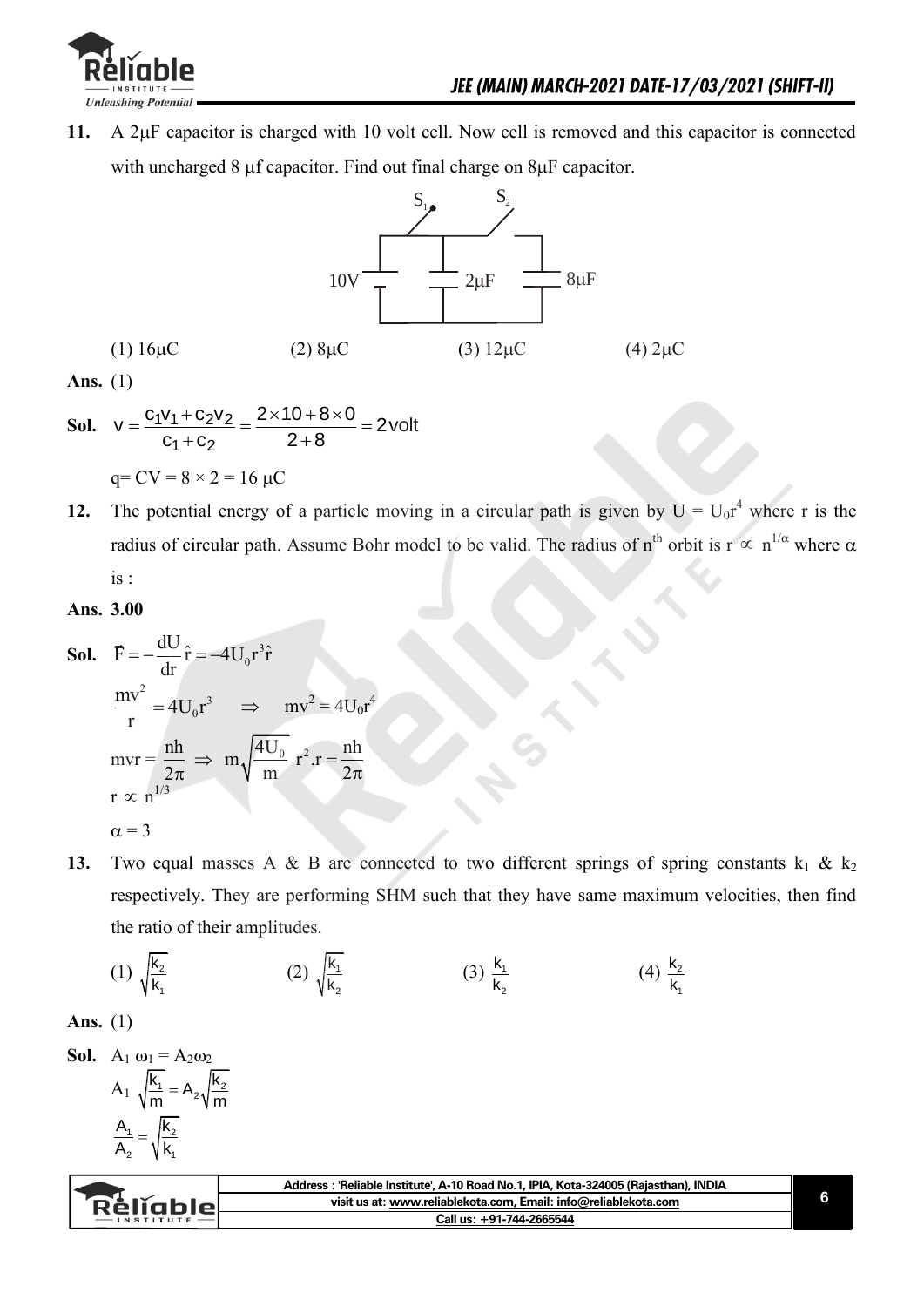

**14.** Internal resistance of battery of EMF 2E is  $r_1$  and battery of EMF E is  $r_2$ . If potential difference across the battery of EMF 2E is zero then value of R is :



|           | Address: 'Reliable Institute', A-10 Road No.1, IPIA, Kota-324005 (Rajasthan), INDIA |  |
|-----------|-------------------------------------------------------------------------------------|--|
| Réliablel | visit us at: www.reliablekota.com, Email: info@reliablekota.com                     |  |
|           | Call us: +91-744-2665544                                                            |  |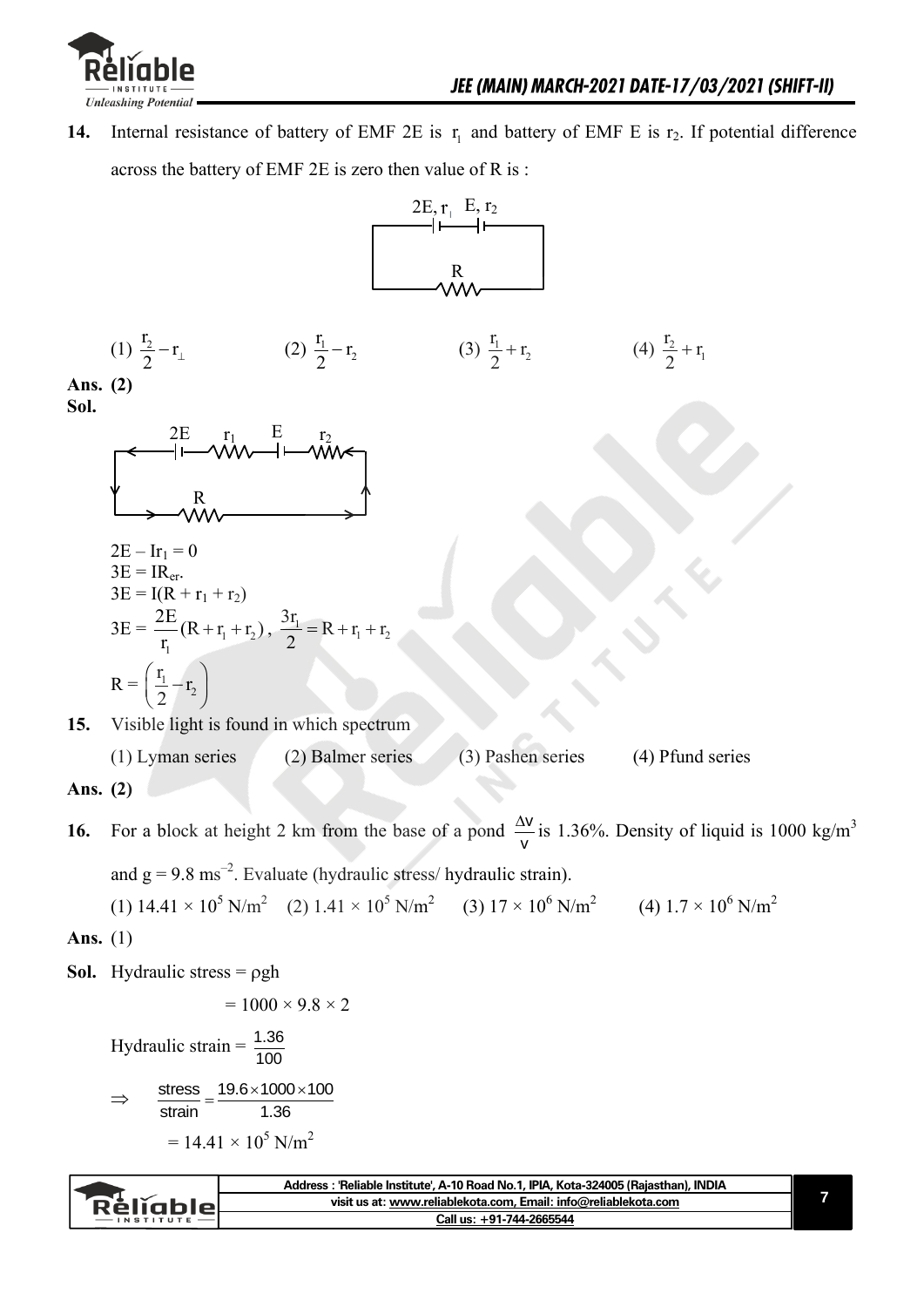

**17.** Match the phase of voltage and current given in column II with the circuit given in column I.

- (a) Pure inductive circuit
- $(b)$  Pure capacitive circuit
- 
- $(d)$  Pure resistive circuit

(1)  $a - (iv); b - (ii); c - (i); d - (iii)$ 

- (2)  $a (iii); b (ii); c (iv); d (i)$
- (3)  $a (i)$ ;  $b (iii)$ ;  $c (iv)$ ;  $d (ii)$
- (4)  $a (i)$ ;  $b (ii)$ ;  $c (iii)$ ;  $d (iv)$

 **Column I Column II** 

2  $\pi$ 

2  $\pi$ 

(c) Series LCR circuit (iii) current and voltage are in same phase

**8**

$$
(iv) \phi = \tan^{-1}\left(\frac{X_L - X_C}{R}\right)
$$

**Ans.** (4)

- **Sol.** Theoretical.
- **18.** In given circuit galvanometer is ideal then find out current through galvanometer.

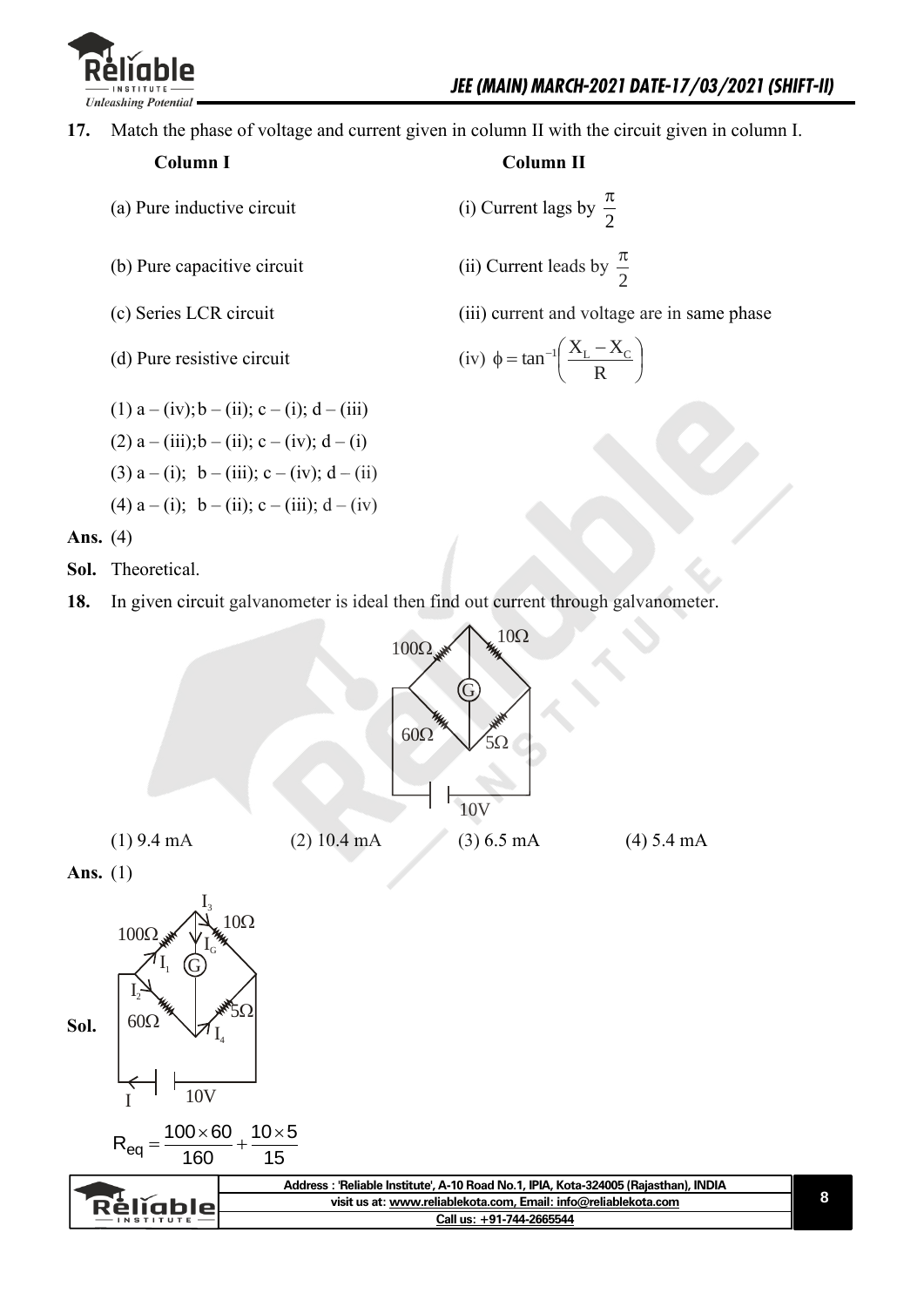

$$
R_{eq} = 40.833
$$
  
\n
$$
I = \frac{10}{40.833} = 0.2448A
$$
  
\n
$$
I_1 = \frac{I \times 60}{160} = \frac{3I}{8} = 0.091A
$$
  
\n
$$
I_3 = \frac{I \times 5}{15} = \frac{I}{3} = 0.0816
$$
  
\n
$$
I_G = 0.0094 A = 9.4 mA
$$

**19.** Two blocks of mass 'm' each are connected by an ideal spring and are kept on a smooth horizontal surface with the spring in its natural length. Another block of mass 'm' moving with speed 'v' collides with spring-block system, then find maximum compression in spring in subsequent motion.

$$
\frac{1}{\sqrt{\frac{m}{2k}}}
$$
\n
$$
(1) \sqrt{\frac{m}{2k}} \sqrt{\frac{m}{2k}}
$$
\n
$$
(2) \sqrt{\frac{m}{2k}}
$$
\n
$$
(3) \sqrt{\frac{m}{2k}} \sqrt{\frac{m}{2k}} \sqrt{\frac{4}{k}}
$$
\n
$$
(4) \sqrt{\frac{m}{k}}
$$

**Ans.** (1)

**Sol.** Assuming elastic collision, just after collision,

$$
\begin{array}{c}\n\sqrt{100} & \text{m} \\
\hline\n\end{array}
$$

$$
\frac{1}{2}kx_{\text{max}}^2 = \frac{1}{2}\mu v_{\text{rel}}^2
$$

$$
\frac{1}{2}kx_{\text{max}}^2 = \frac{1}{2}\frac{m}{2}v^2
$$

$$
x_{\text{max}} = \sqrt{\frac{m}{2k}}v
$$

& only option dimensionally correct is (A)

**20.** A particle is dropped from a height of 5 m above ground. The consecutive height attained after each collision is  $\frac{81}{120}$  $\frac{81}{100}$  of previous collision. Find average speed of ball. (g = 10 m/s<sup>2</sup>)

$$
(1) 3.0 \t(2) 2.5 \t(3) 2.0 \t(4) 3.5
$$

```
Ans. (2)
```

| Relighiel | Address: 'Reliable Institute', A-10 Road No.1, IPIA, Kota-324005 (Rajasthan), INDIA |  |
|-----------|-------------------------------------------------------------------------------------|--|
|           | visit us at: www.reliablekota.com. Email: info@reliablekota.com                     |  |
|           | Call us: +91-744-2665544                                                            |  |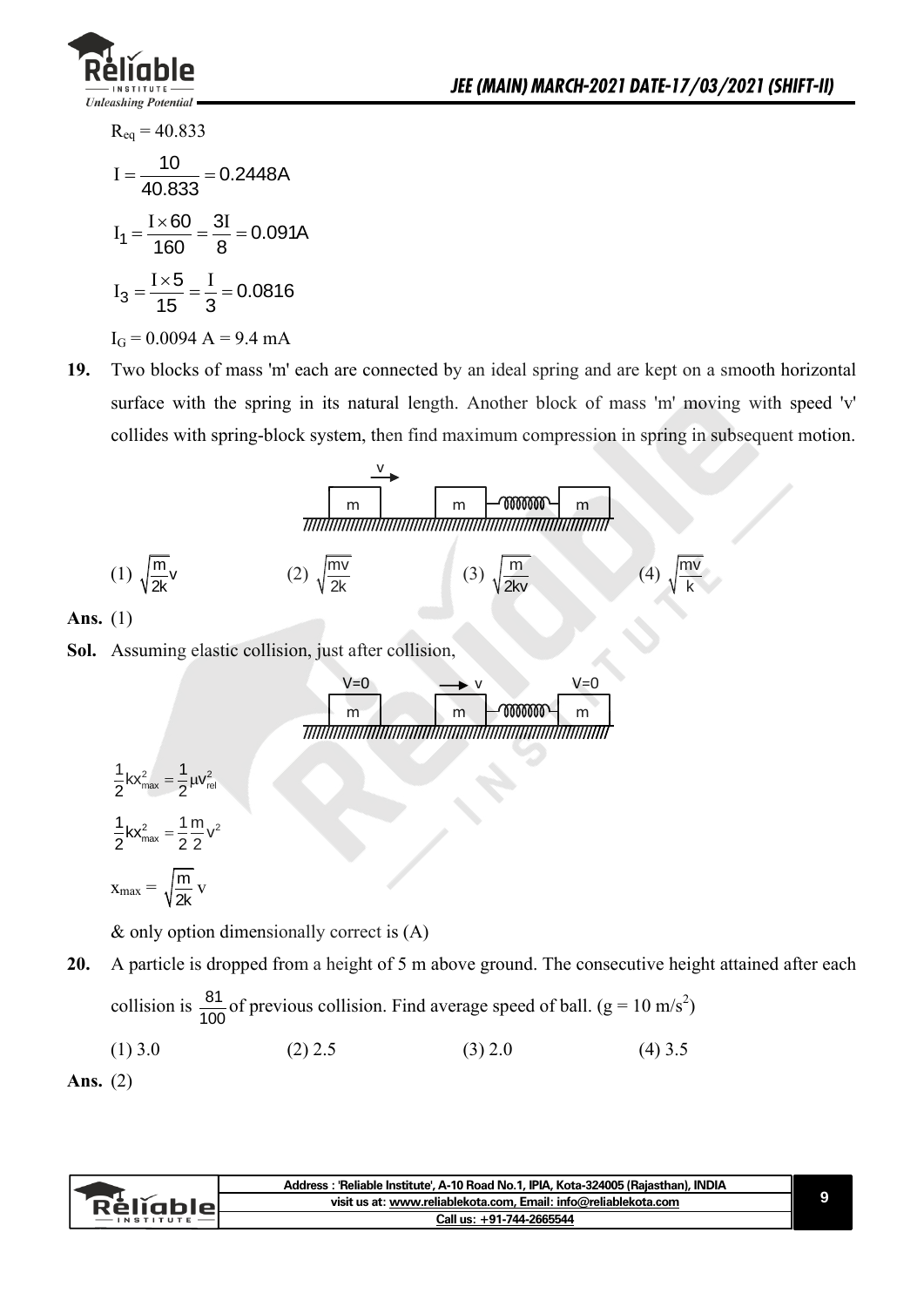

**21.** A solid sphere of mass 2 kg and radius 0.5 m is projected from point A on a rough inclined plane as shown in figure. If it rolls without sliding find the time taken to reach again at A



**Ans.** (1)

| <u>Rěliablel</u><br><b>INSTITUTE</b> | Address: 'Reliable Institute', A-10 Road No.1, IPIA, Kota-324005 (Rajasthan), INDIA |  |
|--------------------------------------|-------------------------------------------------------------------------------------|--|
|                                      | visit us at: www.reliablekota.com, Email: info@reliablekota.com                     |  |
|                                      | Call us: +91-744-2665544                                                            |  |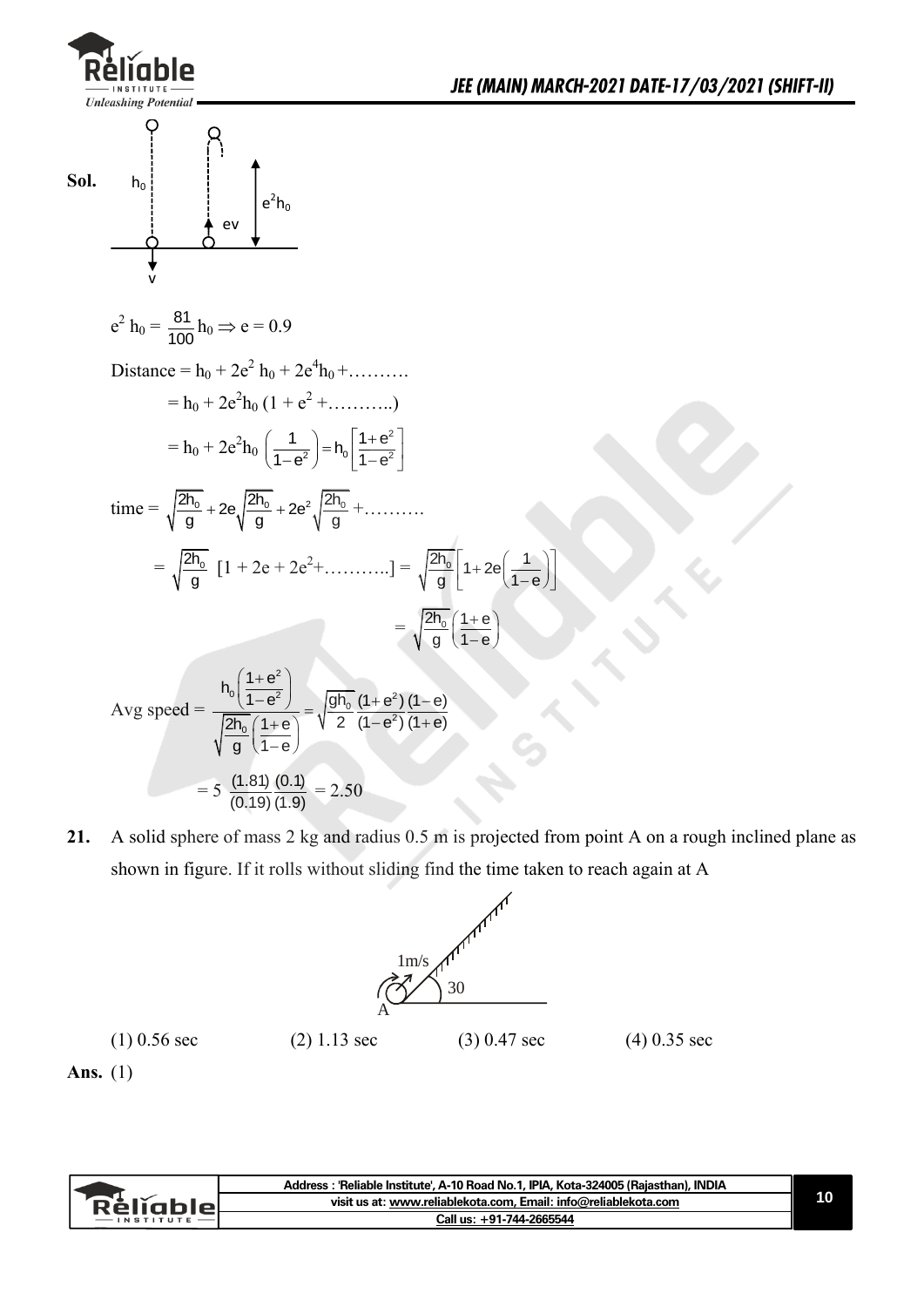

Sol. 
$$
a = \frac{gsin\theta}{1 + \frac{I}{mR^2}} = \frac{10 \times \frac{1}{2}}{1 + \frac{\frac{2}{5}mR^2}{mR^2}} = \frac{25}{7}m/s^2
$$

\n $t_{up} = \frac{u}{a} = \frac{1}{\frac{25}{7}} = \frac{7}{25}sec$ 

\n $t_{up} = t_{down} \Rightarrow T = 2t = \frac{14}{25} sec = 0.56 sec$ 

**22.** A carrier  $y_c = A_c \sin\omega_c t$  modulates a message signal  $y_m = A_m \sin\omega_m t$ . Evaluate its linear band width whose  $\omega_m = 1.57 \times 10^8$  rad/s

(1)  $19.72 \times 10^8$  Hz (2)  $19.72 \times 10^6$  Hz (3)  $10^8$  Hz (4)  $5 \times 10^6$  Hz

#### **Ans. (3)**

- **Sol.** Band width =  $(1.57 \times 10^8)2$
- **23.** A wave is travelling in possible x-direction with speed 300 m/s and frequency 239 Hz. It maximum distance travelled by a point during to and fro motion is 6 cm. Find out equation of wave on a string.

(1) 
$$
y = 0.06 \sin (5.1 x - 1.5 \times 10^3 t)
$$
 (2)  $y = 0.03 \sin (5.1 x + 1.5 \times 10^3 t)$ 

(3) 
$$
y = 0.06 \sin (5.1 x + 1.5 \times 10^3 t)
$$

(a) 
$$
y = 0.03 \sin(5.1 x + 1.5 \times 10^{3} t)
$$

\n(b) 
$$
(4) y = 0.03 \sin(5.1 x + 1.5 \times 10^{3} t)
$$

#### **Ans. (1)**

**Sol.**  $A = 30 \text{ cm} = 0.6 \text{ m}$ 

$$
K = \frac{1500}{239} = 5.1/m
$$

 $y = 0.06 \sin (5.1 x - 1.5 \times 10^3 t)$ 

**24.** Find the minimum value of force (in N) man should apply so that block can move :



**Ans. 30.00** 

| Kellahier | : 'Reliable Institute', A-10 Road No.1, IPIA, Kota-324005 (Rajasthan), INDIA<br>Address |  |
|-----------|-----------------------------------------------------------------------------------------|--|
|           | visit us at: www.reliablekota.com, Email: info@reliablekota.com                         |  |
|           | Call us: +91-744-2665544                                                                |  |